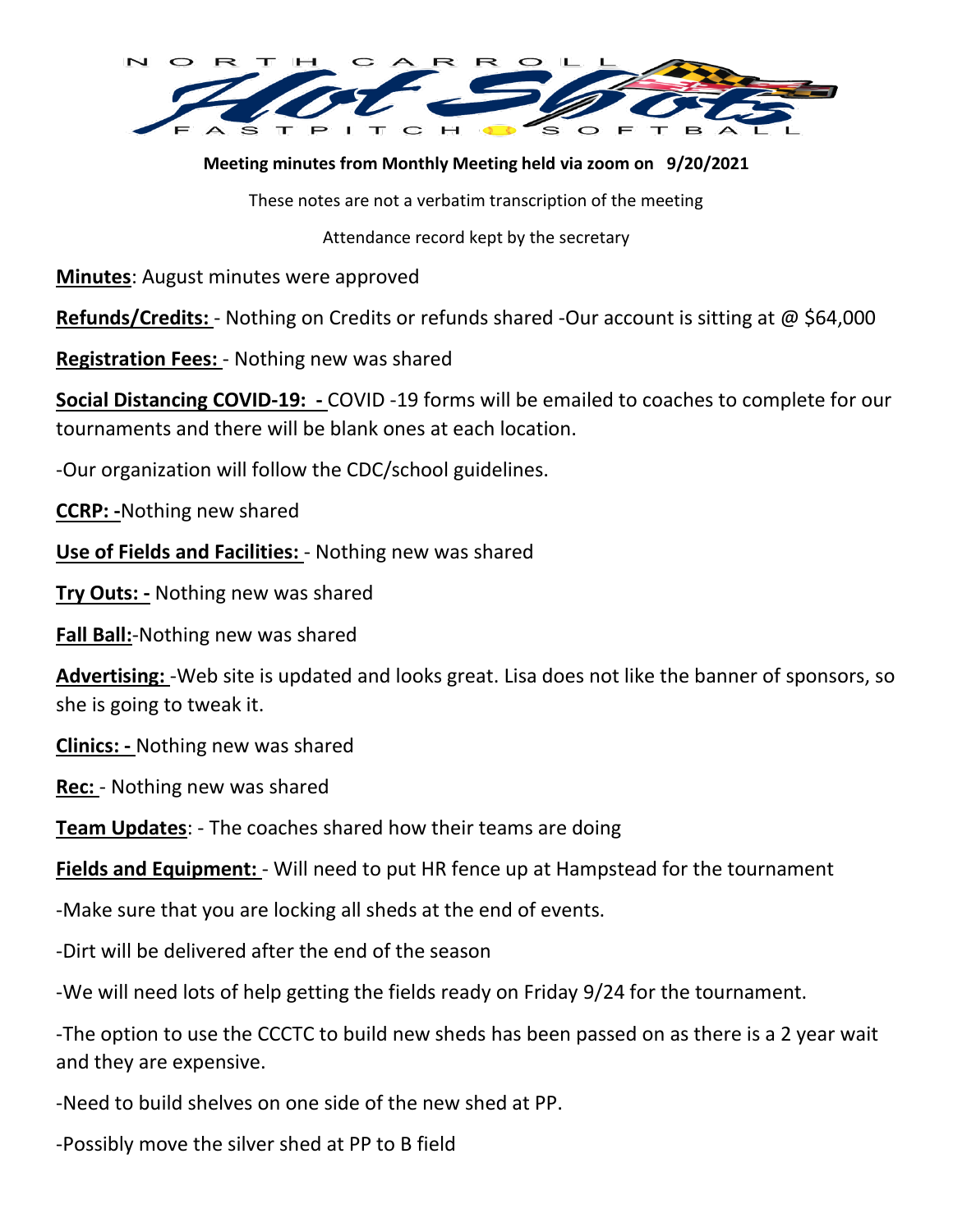-The small A shed needs a repair to the door as the paneling has separated from the screws.

**Scholarship:** - Nothing new was shared

**Fundraising: -**Team fundraisers need to be approved by the board prior to having them

**Pictures**-Nothing new was shared

**Crab Sale/Feast:** - Sale on 10/9 – We met the minimum so we can extend the deadline

**Golf Tournament 10/1/21:** - Things are going well. It has been sold out and there is a waiting list.

**Calendar Raffle February 2021:-** Nothing new was shared

**Spring Fundraiser:** Nothing new was shared

**Sophia Serio:** Shirts are in and being delivered. A shirt was ordered for Sophia. Once her shirt is done we will have members of the board deliver it to her along with the fundraising check. You can still place orders for shirts.

**Tournaments: -**Fall Classic for all age groups- 9/25 &9/26

-There will be no concessions at HES. Teams can bring grills. No pets.

-Halloween for all age groups 10/23 & 10/24 -almost sold out.

-All teams and parents will be required to help with fields as all age groups will be playing. Mike gave out age level assignments.

-Lisa will need help with passing out Tournament shirts. She hopes to have them at the fields on Friday night to give to coaches to hand out.

**Background Checks:** - Nothing new was shared

**Uniforms:** - Pink shirts are in except for Wayne's team. Drea has started to hand them out. They can be picked up at her house or Mike B. will deliver them. Still waiting for the sublimated items to come in.

**Spirit Wear:** - Nothing new was shared

**CPR:** Frank will work on getting this scheduled for some time in the winter months.

**Donations: -**Nothing new was shared

**Mason Dixon:** - Nothing new was shared

**CML**:- Nothing new was shared

**USSSA: -** Mothing new was shared